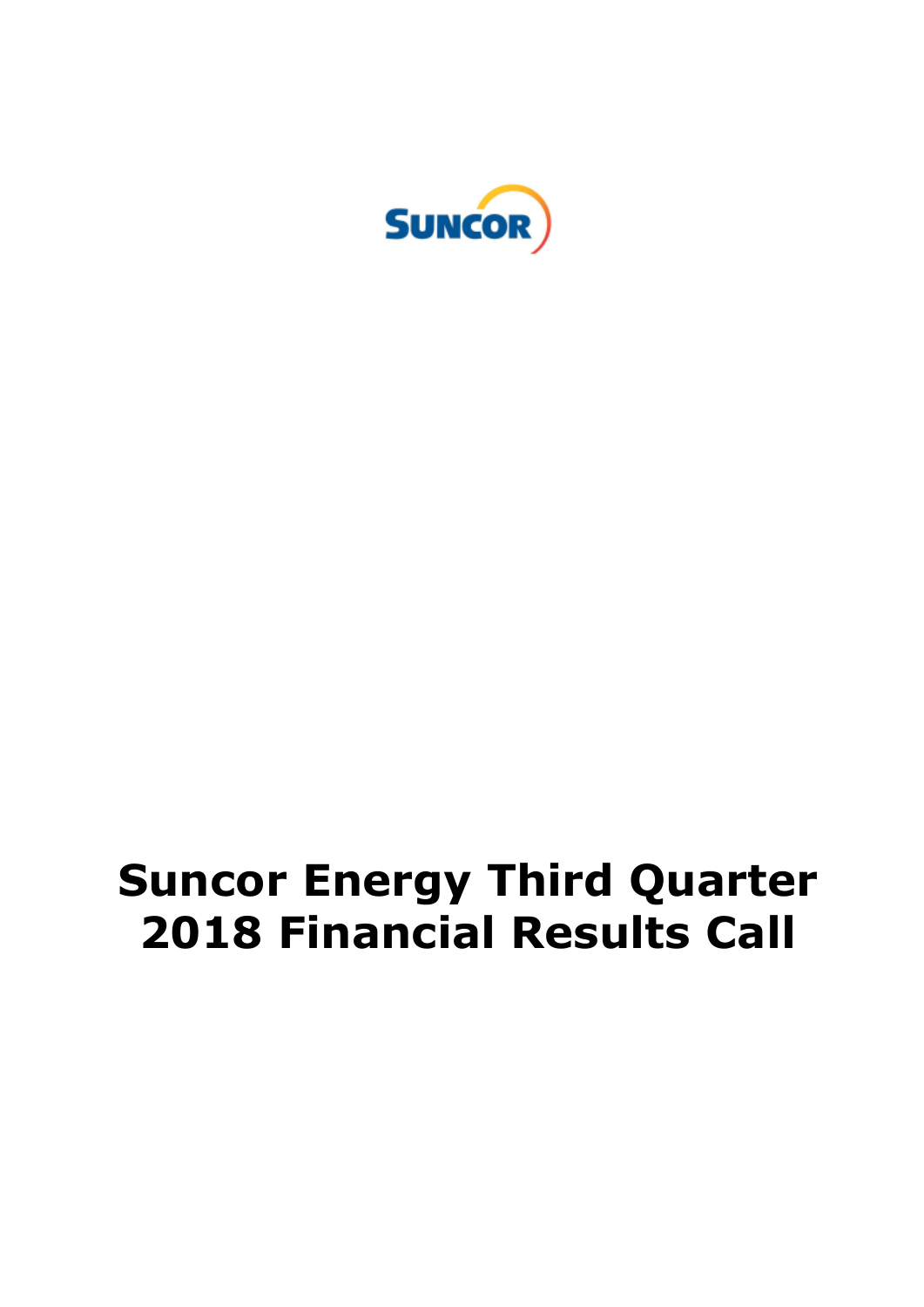## Thursday, 1st November 2018

**Operator:** Good day, ladies and gentlemen, and welcome to the Suncor Energy Third Quarter 2018 Financial Results Conference Call. (Operator Instructions) I would now like to introduce your host for today's conference, Mr. Trevor Bell, Vice President of Investor Relations. Sir, you may begin.

#### **Introduction**

Trevor Bell

*Vice President of Investor Relations, Suncor Energy Inc.*

Thank you, operator, and good morning. Welcome to Suncor Energy's Third Quarter Earnings Call. With me here in Calgary are Steve Williams, President and Chief Executive Officer; Mark Little, Chief Operating Officer; and Alister Cowan, Chief Financial Officer.

Please note that today's comments contain forward-looking information. Actual results may differ materially from the expected results because of the various risk factors and assumptions that are described in our third quarter earnings release as well as in our current Annual Information Form, and both of those are available on SEDAR, EDGAR, and our website, suncor.com. Certain financial measures referred to in these comments are not prescribed by Canadian GAAP. For a description of these financial measures, please see our third quarter earnings release.

Information on the impacts of foreign exchange, FIFO accounting and share-based compensation on our results can be found in our third quarter report to shareholders. Following formal remarks, we'll open the call to questions, first from members of the investment community, then if time permitting, to members of the media. Now I'll hand it over to Steve Williams for his comments.

#### **Opening Remarks**

Steve Williams *President, Chief Executive Officer, Suncor Energy Inc.*

Good morning, and thanks for joining us. We certainly live in interesting times. On our call last quarter, I expressed confidence in our operating performance in the second half of this year as we came out of the large turnaround period, in fact, the largest in our company's history. I'm very pleased to report that with our strong Q3 performance, achieving operating earnings of \$1.6 billion and record fund from operations of \$3.1 billion, we're very much on track to meet those expectations.

Our Oil Sands business achieved a new quarterly production record of 476,000 barrels per day, while our downstream delivered 99% utilization rate and a quarterly record of \$1.1 billion of funds from operations. The value of our integrated business is evident in our third quarter results with minimal exposure to widening Canadian heavy differentials. Let me just say that again, I'm sure it's going to be a subject of discussion on the call today; we have minimal exposure to the widening Canadian heavy differentials.

The ramp-up of Fort Hills has exceeded our expectations and is currently producing in excess of 90% of its nameplate capacity. It's important to note that we have sufficient pipeline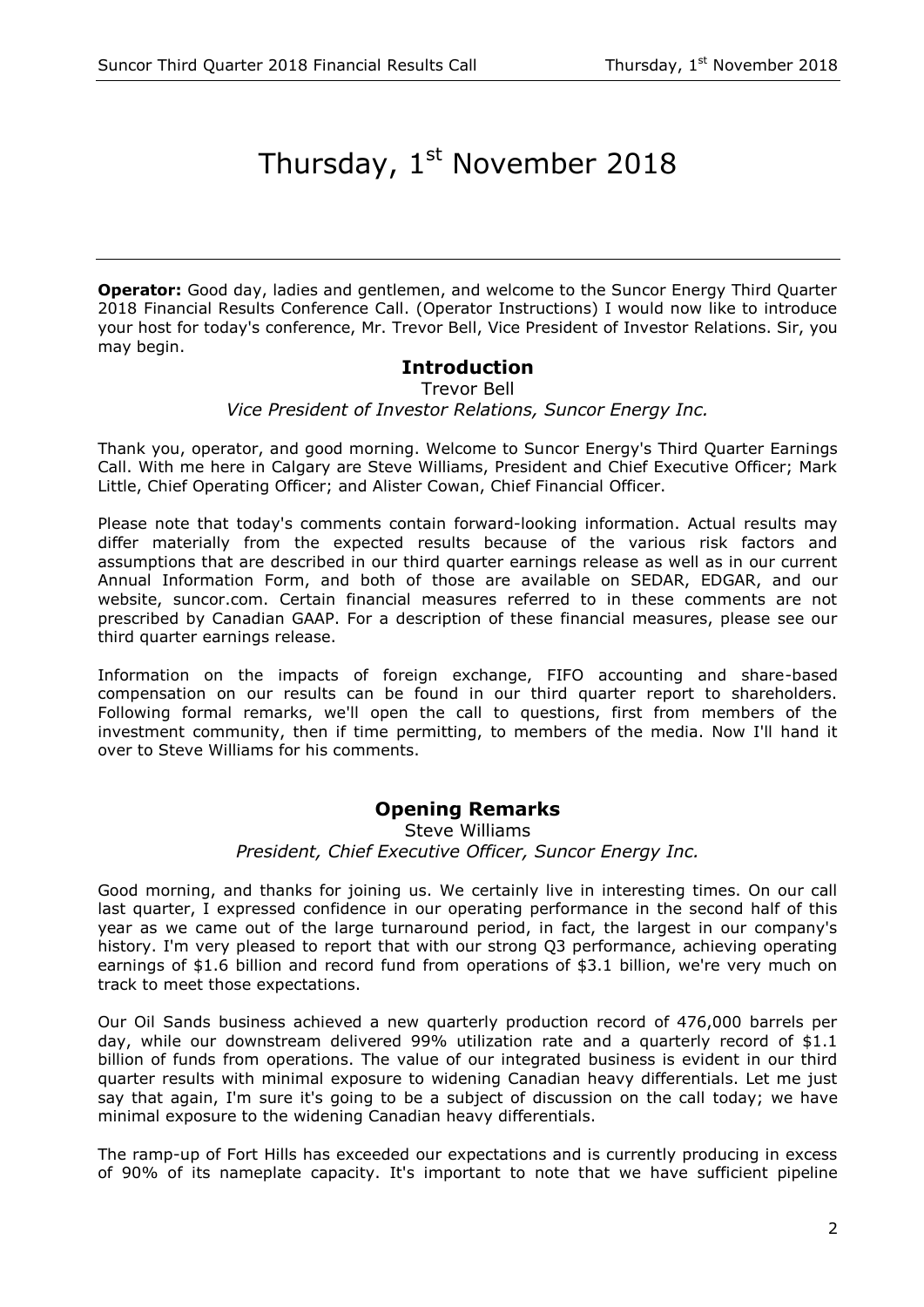access to move all of our Fort Hills barrels to market that extend to the U.S. Gulf coast where we couldn't obtain the maximum value for our product.

At Syncrude, all 3 cokers have come back online as we outlined in our Q2 call, and the operations are fully lined out, with current production in excess of 90% of nameplate capacity. I'm also very pleased to be able to announce that the Syncrude owners have agreed in principle now on the key commercial terms of the 2 bidirectional pipelines between Syncrude and Suncor's space plant, and we're now just working on paper in the detailed agreements related to the project. We believe that the pipeline is required to drive the longterm reliability of the plant, and advancing this project supports our conviction that we can safely obtain 90% reliability and cash cost of \$30 or less at Syncrude. And that pipeline is currently expected to be in operation at the back end of 2020.

I'll now hand over to Mark to provide more context, and I'm sure he's going to enjoy talking about what was an excellent quarter.

#### **Operational Highlights**

#### Mark Little *Chief Operating Officer, Suncor Energy Inc.*

Thanks, Steve, and good morning, everybody. As Steve mentioned, we completed the most significant planned maintenance schedule in Suncor's history last quarter. And our third quarter results reflect our continued focus on operational excellence and on performing the work required to ensure safe, efficient and reliable production. We remain confident in achieving our full-year production guidance despite several unplanned events in the first half of the year.

As Steve mentioned, record third quarter Oil Sands production contributed to total upstream production of 744,000 barrels a day. Our in situ assets continued to produce above nameplate capacity with cash costs were \$8 a barrel, marking the fifth consecutive quarter below \$10 a barrel. In addition, upgrader reliability in Oil Sands was 95%, despite some planned maintenance on Upgrader 2 that occurred late in the third quarter. These strong operational results drove Oil Sands operation's cash cost down to \$22 a barrel, which in US dollars is less than \$17 a barrel.

Fort Hills produced 69,000 barrels per day, which was in line with our guidance and Q2, and reflected our plans to expand the mining capacity. At the same time, we advanced and completed some planned seasonal maintenance originally scheduled for the fourth quarter. We also completed a further capacity test on Fort Hills plant during the quarter, and once again, achieved the full design capacity, but that test went on for several days. As expected, Fort Hills cash operating costs increased in the quarter as a result of expanding the mine capacity and increased maintenance work that we advanced into the third quarter. So Fort Hills is currently operating in excess of 90% in nameplate capacity, and we expect it to achieve 90% utilization for the entire fourth quarter.

Syncrude produced 106,000 barrels per day, net to Suncor, which equates to 52% utilization and reflects the return to service following the power disruption late in the second quarter. The restart of the cokers was consistent with the plan we originally communicated. Some planned maintenance at Syncrude originally scheduled for the fourth quarter, and the first half of 2019 was advanced to coincide with the return-to-service timing. Most importantly, several changes have been made to ensure that if the same sequence and challenges face Syncrude again that the site would not lose full power. We continue to progress workforce collaboration and process improvements with the other owners. And we remain committed to achieving our reliability and cost targets once the interconnecting pipeline is in place.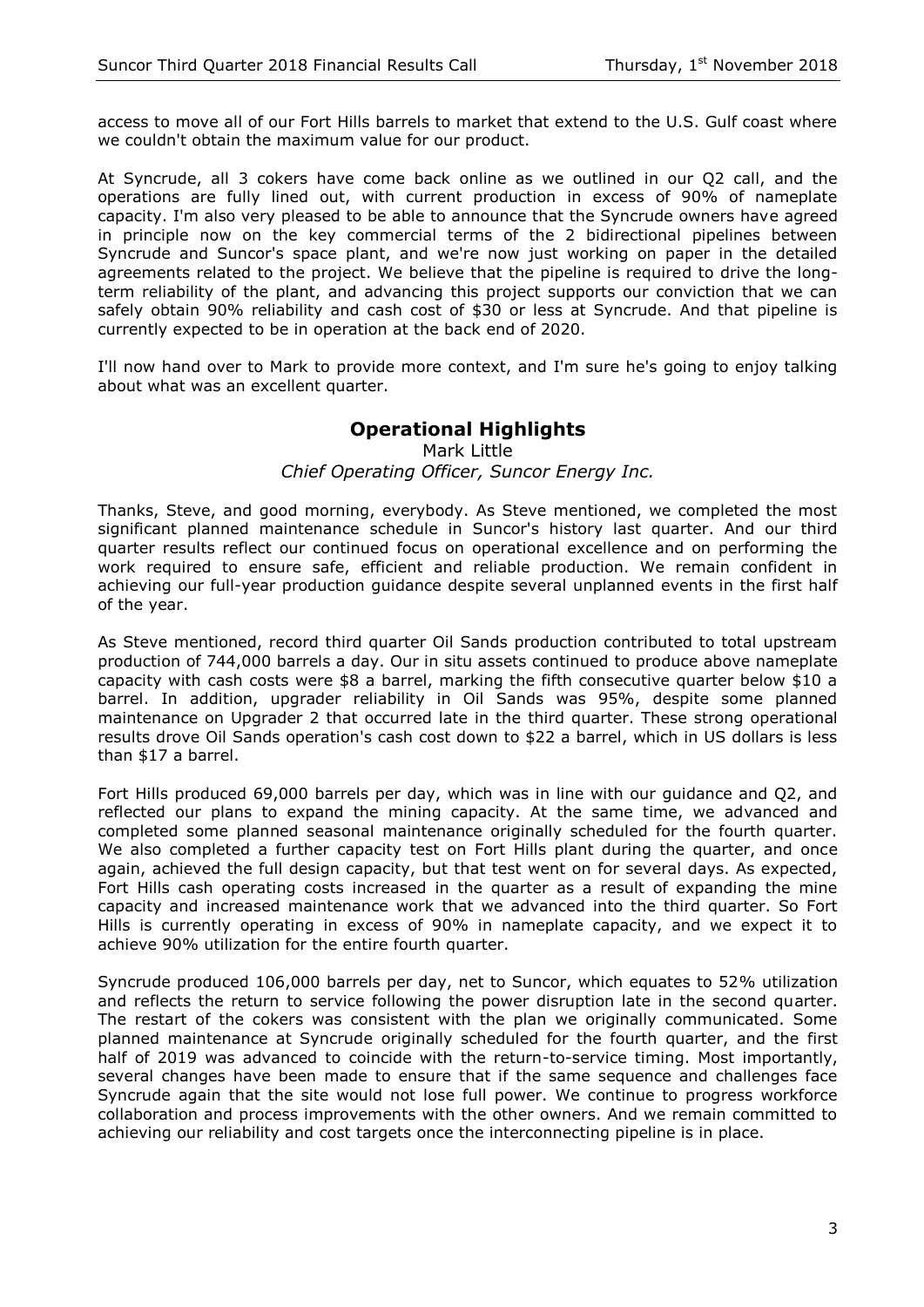Suncor's offshore assets contributed to 92,000 barrels per day to upstream production, which was lower than the second quarter due to planned maintenance on Hibernia, Buzzard and Terra Nova. We continue to be pleased with Hebron's progress, which produced 14,000 barrels per day in the third quarter and began drilling the fourth production well in September. We have several other sanctioned offshore development projects, including West White Rose, Fenja, Oda, and Buzzard Phase 2 that will add further value to our E&P portfolio going forward.

In the downstream, crude throughput was 457,000 barrels per day compared to second quarter throughput of 344,000 barrels a day, which was lower due to the planned major maintenance that we had in the second quarter. All planned maintenance is now complete, and we expect the strong operating performance to continue into the next quarter.

With that, I'll turn it over to Alister.

#### **Financial Highlights**

Alister Cowan *Chief Financial Officer, Suncor Energy Inc.*

Thanks, Mark. During the quarter, Suncor generated operating earnings of \$1.6 billion and record fund from operations of \$3.1 billion. So as Steve said, that once again demonstrated the strength of our integrated business that continues to deliver value through this Canadian crude differential volatility.

The third quarter presented us with a bit of a mixed business environment. Brent and WTI improved, which was captured in the price realizations of our offshore assets along with our upgraded bitumen products and heavy crudes that had pipeline access out of Alberta. Obtaining committed pipeline capacity, it was a very strategic decision that we made several years ago with the long-term view of ensuring market access for our significant growth projects. Supporting pipeline developments through long-term commitments is essential to allow new pipelines to progress to our benefits, not only Suncor but also the industry and Alberta. With an average realized price of CAD 64.33 per barrel for Fort Hills bitumen, the value of this strategy combined with the improved quality associated with the PFT barrel can be seen.

During the third quarter, the WTI-WCS price differential continued to widen. But once again, as Steve said, it did not have a material impact in our results as the refining gross margin benefited from lower feedstock costs. These strong financial results were underpinned by the reliable operations and stable cost structures that Steve and Mark spoke to earlier. We continue to show strong capital discipline in the allocation of the resulting discretionary free funds flow as we have demonstrated over the past several years. We remain disciplined and focused on cost management and are maintaining our cash cost and capital guidance.

In the quarter, we strengthened the balance sheet by repaying \$1.2 billion of short-term debt that was incurred to fund several acquisitions, the completion of the heavy turnaround activity in the earlier part of the year and the successful ramp up of our major growth projects. This repayment contributed to lowering our total debt to capitalization to 26.7% from 28.5% and increasing Suncor's liquidity to around \$6 billion, up from \$4.5 billion at the end of the second quarter.

And just as importantly, we continue to return value to shareholders through accelerated share repurchases of almost \$900 million during the quarter. In the first half of the current NCIB program, we have repurchased approximately 37 million shares for \$1.8 billion of value. We continue to see significant value in our stock and are confident we will complete the full \$3 billion of share repurchases approved by our board by next spring.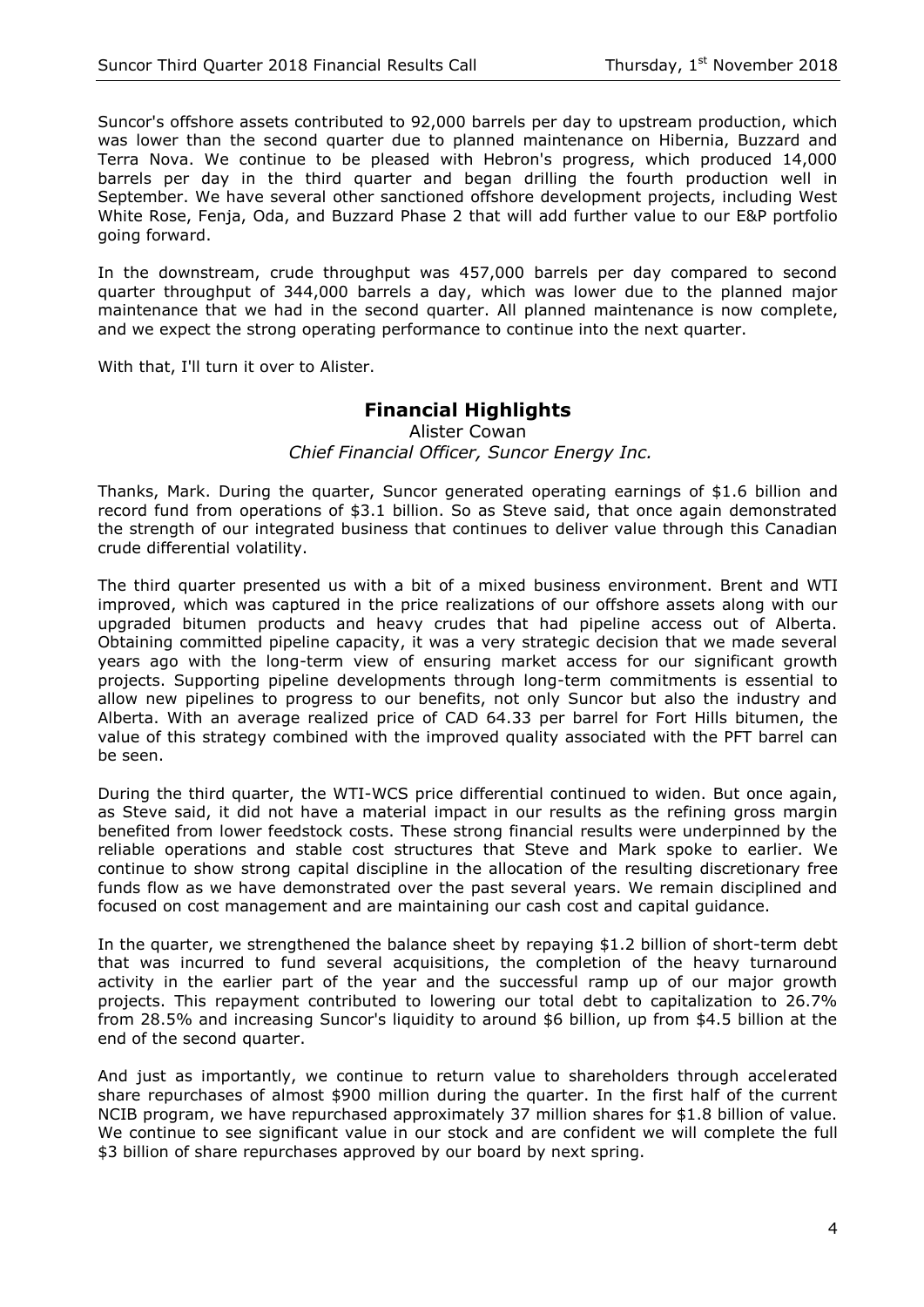With that, I will give you back to Steve for some closing comments.

#### **Closing Remarks**

Steve Williams *President, Chief Executive Officer, Suncor Energy Inc.*

Thanks, Alister. So with our growth projects in production, our integrated assets operating reliably and our focus on capital discipline in this low inflationary cost environment, our ability to increase sustainable free funds flow is very significant. In such an environment, we would plan to grow dividends, continue further share buybacks and invest in our business, I mean, all of that whilst maintaining a strong balance sheet. We're confident that the operational momentum demonstrated in the third quarter will continue and even strengthen further into the fourth quarter and into 2019.

Today, some may question the longevity and the strength of the Western Canadian oil sector. Suncor historically made decisions to invest in upgrading and refining capacity in Alberta. Or if I put that in another way, we placed value-add activities associated with Alberta resources in Alberta. Significant capital was invested to increase the complexity of our Edmonton refinery, to expand our upgrading capacity and to develop Fort Hills. And I think those demonstrated economic, environmental and social leadership. Those investments created job opportunities for tens of thousands of employees and contractors and generated significant economic benefit for all Albertans and Canadians.

Now we made these investments in our business to mitigate the impact of the types of challenges facing the Western Canadian oil industry, which include, of course, widening differentials due to limited market access. Suncor has 1 million barrels of processing capacity of which over half is heavy oil processing in Alberta. The remaining capacity is within our refineries, which have the ability to process sweet and sour synthetic crude oil and diluted bitumen. In addition, we have sufficient committed pipeline access to move all of our Fort Hills barrels to market. They extend all the way down to the U.S. Gulf Coast.

Investing in our upstream and downstream assets along with our proactive midstream strategies has resulted in our ability to mitigate the impact of price differential volatility. That combined with our experience trading in logistics team, who continuously work to further mitigate this volatility by using our vast midstream and downstream flexibility. As a result, whilst we do retain some exposure, our third quarter funds from operations of \$3.1 billion is clear evidence that the differentials are not a significant factor in running and investing in our business whilst continuing to return cash to shareholders.

Now modelling the financial impact of differentials on our results is very complex with multiple variables and assumptions. So let me try to put some numbers in context for you. While heavy and light differentials have widened substantially compared to Q3, if I use Q4 strip pricing of \$68 a barrel for WTI, \$29 a barrel for WCS and \$47 a barrel for SSP, combined with anticipated Q4 production volumes, we still expect to generate funds from operation in the fourth quarter that are comparable to our record setting third quarter results.

Finally, I want to emphasize that our business model and philosophy, irrespective of shortterm volatility, will continue to remain laser focused on operational excellence, capital discipline, long-term shareholder value creation and return on net values to our shareholders.

So with that, I'll pass back to Trevor.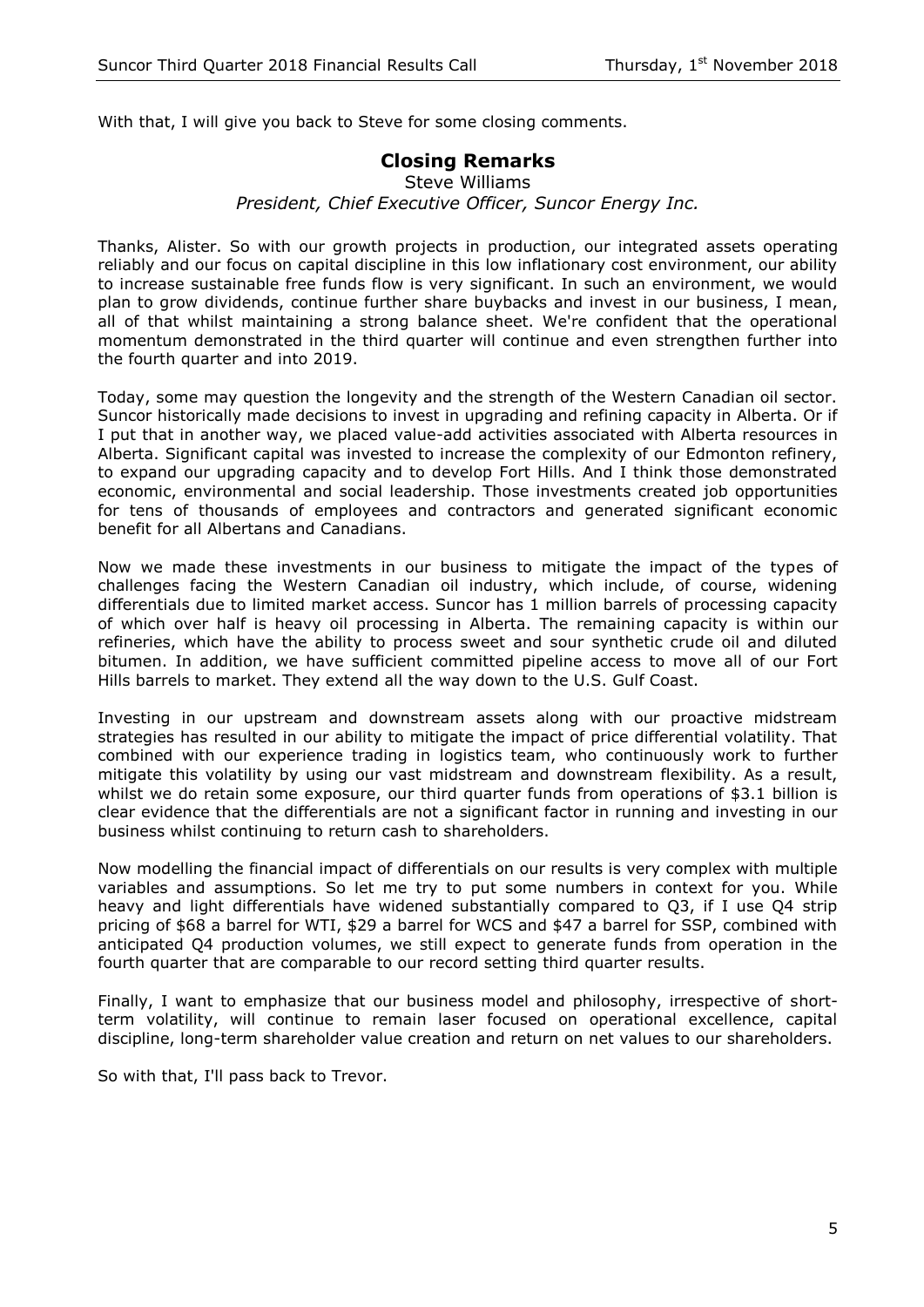### **Q&A**

**Trevor Bell:** Thank you, Steve, Alister and Mark. I will turn the call back to the operator to take questions, first, from the analyst community, and then if time permits, from the media.

**Operator:** Thank you. Ladies and gentlemen, if you have a question at this time, please press star, then the number one on your touch tone telephone. If your question has been answered or you wish to remove yourself from the queue, please press the pound key.

Our first question comes from Neil Mehta of Goldman Sachs. Your line is open.

**Neil Mehta (Goldman Sachs):** Steve, not shocking what my first question is going to be here, which is, light crude sensitivity. And I think there are a lot of investors just want to understand what the implications of the widening Syncrude differential is? How many barrels are exposed? And then sort of how do we frame out that risk. I think your message today is that you have a lot of different outlets to mitigate it, but would love a little more colour around that?

**Steve Williams:** Yes, I mean what we're trying to say is, there are so many modelling assumptions in there, and we're very happy to go through it in detail. But for today, the broad messages are clear, if you like. We -- as you say, rightly say, we have a huge amount of flexibility. We have a million barrels a day of processing capabilities. If you think about that, that's 550,000 barrels a day, all upgrading. We have 100,000 barrels a day of Fort Hills, which is the PFT bitumen, which in itself is partially upgraded. And we have 450,000 barrels a day or 460,000 barrels a day of refining. So we have immense flexibility, and what I've tried to do is cut through -- I know the number that everybody wants, and I'm a little bit resistant to give it just because it doesn't easily reflect what is happening. What I'm trying to do is, cut through that by the -- with the strip number -- the strip pricing we've given you, showing you and demonstrating, it's having little impact on our fourth quarter performance. And we'll continue to update on what that looks like going forward. So really, for us, it's largely immaterial. We've had this debate every quarter this year. We've had virtually no impact from these differentials. It's slightly different going forward. We are amongst the best position in industry to manage it. So we try to cut through and make it as clear as we can. It's not having a big impact on our performance. But we're very happy off of the call to take you through that in more detail.

**Neil Mehta:** No, that's great, and I think you drilled that home very clear, just now. And second point is just on CapEx. Appreciate you guys breaking out this growth capital versus sustaining capital. And I guess the range in the crude price we are in right now is, call it, \$4.5 billion to \$7 billion, which is a pretty wide fairway. As we think about 2019, if I stick to midpoint of that range, it kind of gets you to the \$5.5 billion to \$6 billion range. Is that a good or early look at how capital spend is going to trend in '19, or any thoughts on that?

**Steve Williams:** Yes, I mean what we've tried to indicate on that capital discipline matrix in the path there is, we have a huge range of options in front of us. So we've got lots of choices of -- stocks have been relatively low, sustaining capital base. Then we have lots of optionality around projects. And we're trying to demonstrate -- and you've seen in practice what our capital discipline looks like. I think you've read exactly as we intended. We are going through the final bits of the process, and we'll guide before the year-end. You're going to see no significant change in CapEx in 2019. You've sort of set the range that we try to indicate at this early stage in the process.

**Neil Mehta:** And Steve, I guess the last question for me is that as we model out your numbers here over the next couple of years, we've got -- at the curve you're generating more free cash flow after the dividend than the \$3 billion buyback would imply. Is there a scenario,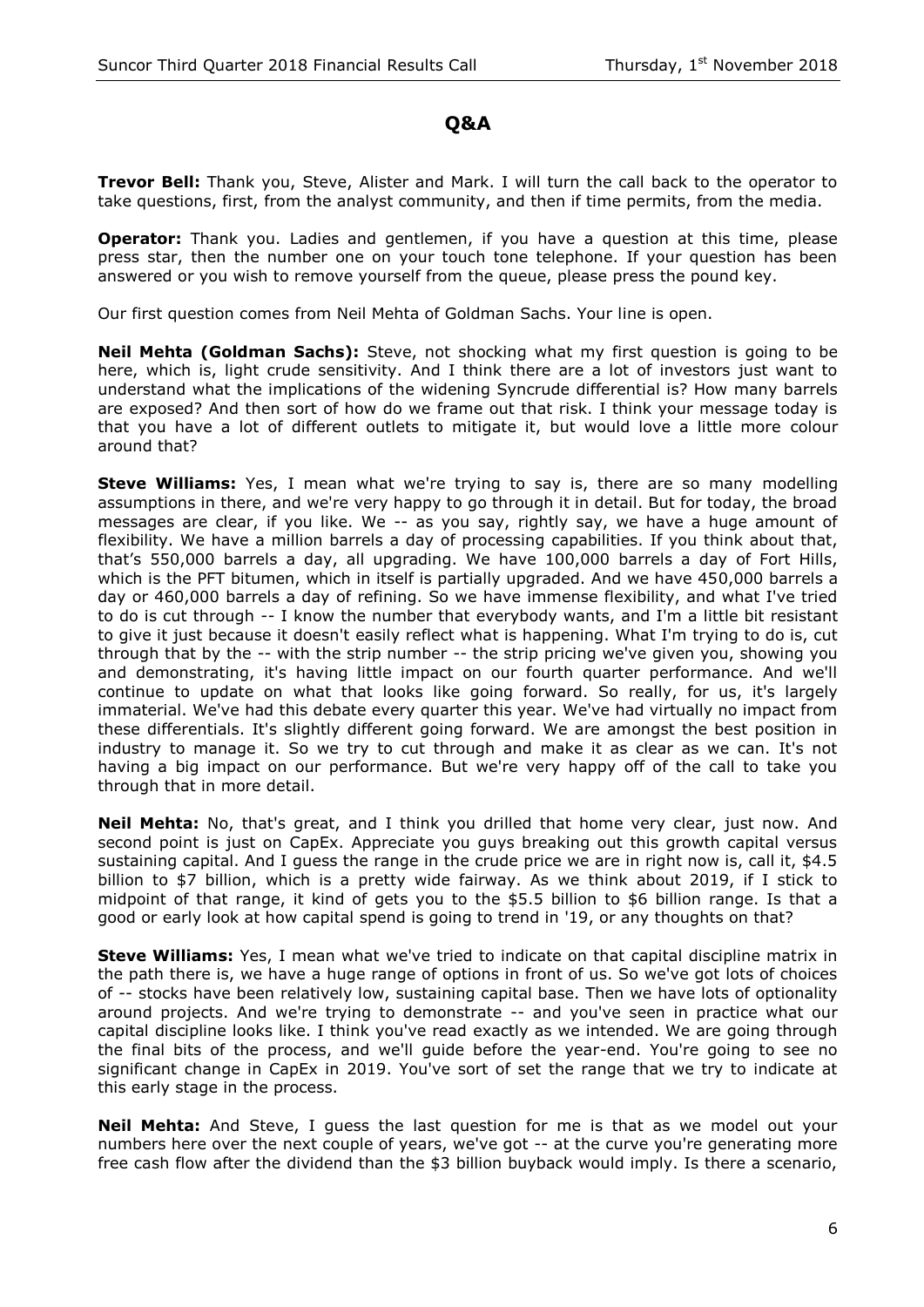if we stay in the \$70 to \$80 Brent-type of environment where there could be upside to the share repurchase program?

**Steve Williams:** Oh, yes, I mean, I always say our capital allocation principles we've clearly demonstrated. We see a real strategic benefit in having a healthy balance sheet. We've demonstrated in the past that what that enabled us to do is sell high and buy low. And so we keep a healthy balance sheet for that reason in this cyclical business. If you then look at how we allocate capital beyond that, we clearly will invest in the sustaining capital because we want to keep the business operationally excellent and predictable, so low cost and reliable. Beyond that, your calculation is absolutely right. I mean what we've said in the past is that we will increase dividends in a sustainable way related to the underlying cash flow. Clearly, that cash flow -- as we come out of the higher capital spend period of Fort Hills and Hebron, we have cash available. It's a board approval for dividends, but you should expect to see a significant dividend increase in the new year. And on top of that, we will then balance with share buybacks. And clearly, at current prices and the current high performances of the business, you can see we're generating enough cash to go beyond where would be.

**Operator:** Our next question comes from Phil Gresh of JPMorgan.

**Phil Gresh (JP Morgan):** I quess first question would be a little bit of a follow-up on the capital or maybe just digging it a little bit more in terms of where you're heads out with the types of projects you're thinking about, to the extent you are spending growth capital in '19? Obviously, I know there is some money that might be spent to achieve the \$2 billion of CFO improvements. But where your stand on the coker and maybe some of these E&P projects that are out there today? It would be helpful to hear how you're thinking about these things.

**Steve Williams:** Okay. I mean -- thanks. I mean, let me make 2 or 3 comments. I mean, in general, given the cash generation of this business, I would still say we're in a relatively capital-light position for the next few years. What I mean by that is, we've finished the Fort Hills' project and the big Hebron project. We still have a lovely suite of capital projects and - that we can pull from as option. But let me talk about where the focus is: in that capital-light period, the majority of the focus you're going to see is going to be on, what I would call, operational excellence. And by that I mean, it's making our business run even better. So you're going to see -- we've talked about this focus on operational excellence, reducing costs, increasing reliability, and may be in there some small focus debottlenecks, particularly around the assets that we just brought on where we can start to see some opportunities. So you're going to see -- and that we talked about, each year for the next 4 years, generating an extra \$500 million a year cash recurring up to -- and that adds up to \$2 billion over the 4-year period. The good news is that program is going reasonably well. We're exceeding our expectations. We now are starting to have the defined projects, and that is looking good. We also have the opportunity around these upstream E&P projects, which are with partners to come in and mark outlined what our program is there.

We are also in the current -- as we see the environment going forward, the Montreal coker is looking very attractive again. So you'll us to start to develop those projects as we go into next year. And then you'll see us start to pull -- call off any capital associated with those. But the number we talk about, that -- Neil used the number \$5.5 billion to \$6 billion there, which is broadly in the range for '19, that includes the development of those projects.

**Phil Gresh:** Right. Okay. That will be very helpful. And then I guess, I'll try Neil's question may be a slightly different way. On the differentials, if I told you my model set is maybe 150,000 barrels a day, of type upstream -- net upstream exposure of Syncrude, is that number widely off? And then obviously, I know there's a lot of mitigation strategies that you're taking. Just curious if you could maybe elaborate a little bit on what you think you can do to further mitigate? Because obviously you've given a \$20 million of light/heavy diff exposure, and then it feels like every quarter, it's starting here at 0. So it seems like you've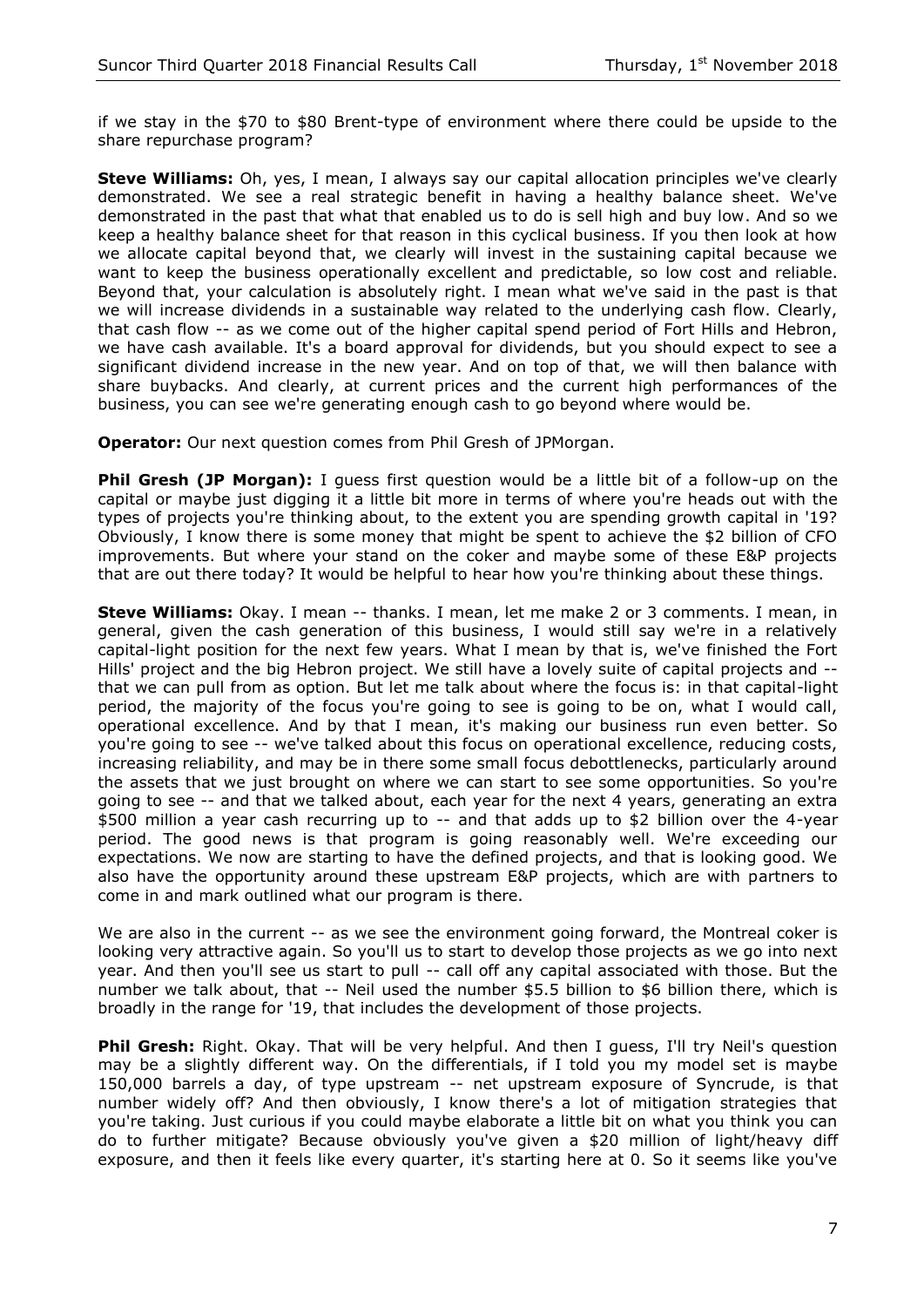done a really good job of mitigating it on the heavier side. So we would be interested to hear anything you might be able to do?

**Steve Williams:** I mean we need to go through your modeling detail. I know you've been doing that with Travis, so we could make a more detailed comment. I would say, from my understanding, that is -- that's too high. We were able to handle it better than that, but very happy to go through and comment in more detail.

**Phil Gresh:** Okay. And mitigation opportunities?

**Steve Williams:** Yes, I mean, we have -- our whole strategy has been around managing an integrated business, which gives us lots of optionality. So if you look at the upgrading, if you look at our ability to move materials into our refineries, if you look at the capacity, we have to get these volumes down to the Gulf. We are able to substantially mitigate the impacts of these differentials. And that's why I was comfortable to say -- rather than here, work through the line-by-line detail, we've given -- we have a couple of headline assumptions in there, some guidance on what we expect our cash flow to be in the fourth quarter with these differentials. To underscore your point, we are largely immune to these differentials because of that flexibility we have.

**Operator**: Our next question comes from the line of Prashant Rao of CITI.

**Joe Ng (CITI)**: This is Joe, not Prashant. Just a quick one on E&P. The results came in a little bit below our expectations due to the turnarounds. Could you talk about what the turnaround cost came in versus your expectations?

**Steve Williams:** I mean, I can just talk broadly. I don't think they were significantly different than expectations. I think they were pretty much as we planned, but they did happen in the quarter, and therefore, the volumes were slightly depressed than the costs were -- the operating costs were slightly up because of the divisor. But overall, they went very much to plan.

**Joe Ng:** Okay. Got it. And sticking to the Syncrude WTI diffs, could you talk about, like, when do you think that this is going to normalize to the long-term trend?

**Steve Williams:** Yes -- no, I mean, a great question. I mean, I think that the market is working. You've heard about the higher cost operators are starting to pull in volumes. And of course, when I talk costs, I mean the cost to get it to the customer, not just wellhead but right the way through to the customers. So the market is working. The higher cost guys, who are saving themselves, not making a margin on those barrels, are starting to pull in. The refineries are starting to come back online again. So demands for these products is coming up. Rail is starting to -- rail movements are starting to ramp up, and of course, we had good news this last week about Line 3 progressing. So we see the differentials will improve towards year-end, but they are still -- until we get -- this is a market access issue. Until we get to the circumstance where more of these pipelines are brought on, they will not be fully mitigated. So I think we see reduced levels versus where we are now through the fourth quarter and the first quarter. You'll see it start to reduce as rail comes up, and then as Line 3 comes on, you will see another improvement, but it won't be fully mitigated until I think the next pipeline comes on after that, either Trans Mountain or Keystone.

**Operator:** Our next question comes from the line of Matt Murphy of Tudor, Pickering, Holt.

**Matt Murphy (TPH):** On your ability to manage upstream light grid exposure, it appears that you guys have a bit of a unique ability to blend Synbit in lieu of Dilbit for non-upgraded Firebag barrels. So I was just wondering if this is one of the things you guys are looking at doing today or perhaps doing already in light of, obviously, constrained egress?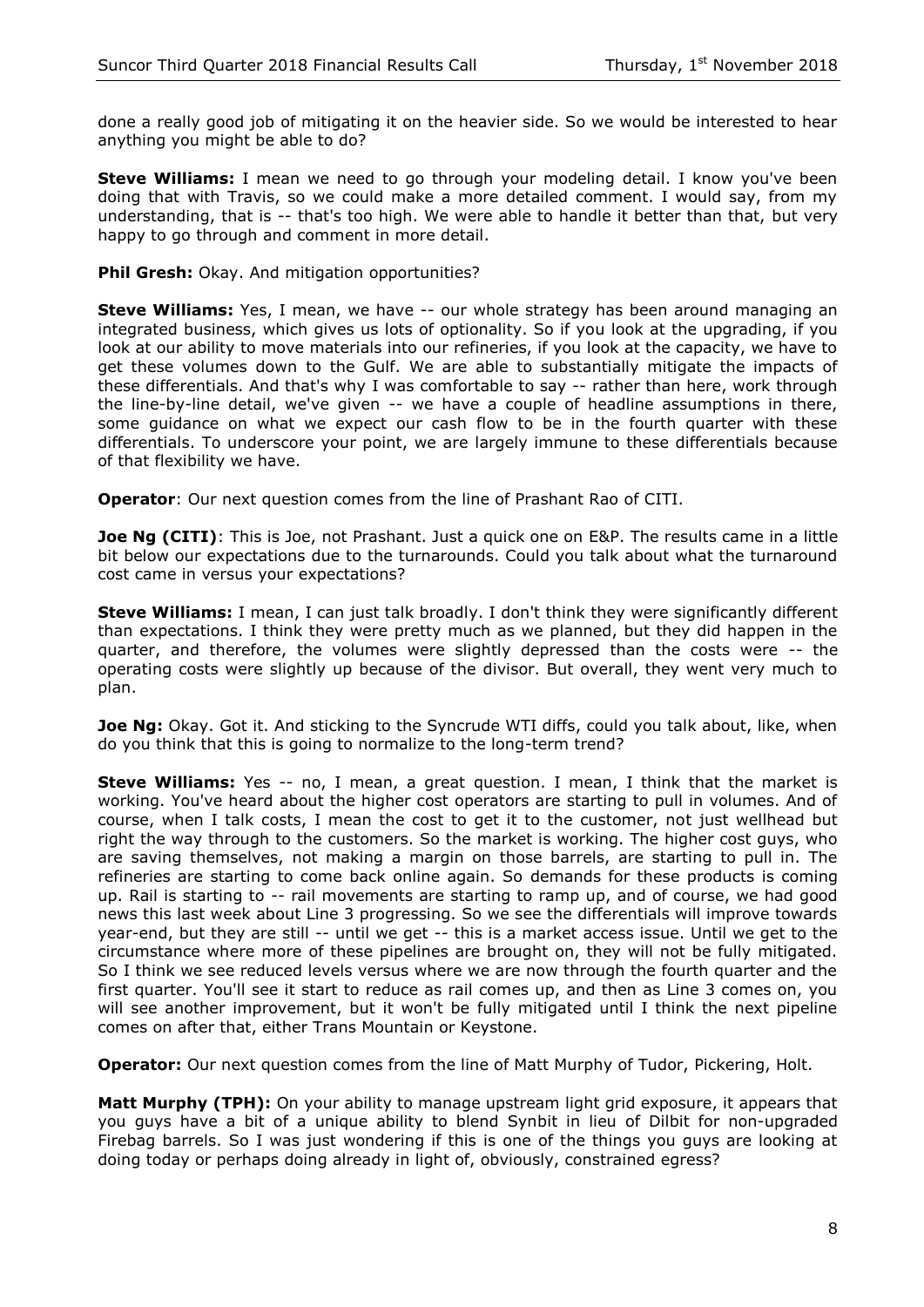**Steve Williams:** Yes -- no, we do do it. Yes, you are absolutely right. And it's not like we woke up and suddenly had this flexibility. I mean, it was a sequence of strategic choices we made, in terms of the acquisitions we made, in terms of the midstream capacity we had, in terms of the modifications to the Edmonton refinery, to be able to manage the circumstances. We didn't have a crystal ball. We didn't completely foresee these circumstances, but we knew the value in an integrated model of having the options. So it's very much consistent with our plan and strategy to be able to manage the circumstance.

**Matt Murphy:** Okay. Great. And switching over to the refining side. Just wondering if you could comment on impacts to the Alberta diesel market. You're seeing, if at all, from ramping volumes from the Sturgeon refinery? And maybe just the overall health of that market?

**Steve Williams:** Yes, I mean, just a general few headline comments. I mean, of course, there are no surprises. We've been planning on the basis of the upgrader coming on. No, we haven't seen any significant differences. And it's going to be interesting as the Marine standards start to change, and the demand for diesel starts to change. It's going to be very interesting period for us. And as you know, I think we've put in our deck that, in that circumstance, we think we will be a benefactor of it because we have the diesel available to supply to market.

**Operator:** Our next question comes from the line of Dennis Fong of Canaccord Genuity.

**Dennis Fong (Canaccord Genuity):** Just quickly, I wanted to kind of ask about given kind of the relatively muted impacts to your cash flow and bottom line due to the amount of integration that you guys happen to have, how should we be thinking about the NCIB? I mean, you guys have been chipping away at it quite significantly. But given kind of the windfall and cash and the insulation from the near-term differentials situation, how should we think about your evaluation of it going into, not just Q4 but the first part of next year?

**Steve Williams:** I mean, you will see us continue. So I think it's reasonable to expect as we've been saying for a number of years, as the sustainable cash flow came forward and it was very predictable, it'll be happening in the third and fourth quarter and then this year and then into the future, you would see our underlying dividend increase. So you can expect a dividend adjustment in the new year. We've been said, where -- and we expect that to be sustainable in the -- approximately \$45 crude world. We've then said where the market gives us more cash than that, we will look it at the share buybacks. So you can see us continuing to aggressively return money to shareholders.

**Dennis Fong:** Okay. And then more so in the near term, I mean, it seems if the current commodity price kind of holds relative to the fourth quarter there, that there should be some incremental free cash flow above what you've already discussed as you're sustaining the remainder of the Gulf -- the growth capital you're spending this year, the dividend as well as your NCIB. Is the expectation initially that we should see that go to the balance sheet first? And then you, as both management and board, will make a decision as to how you'll further allocate that? Or is that a more going to be of a focus given where your current leverage happens to be at? Likely going to be allocated with shareholder return?

**Alister Cowan:** Yes -- no, Dennis, this is Alister. The balance sheet is in great shape, and you saw us take some debt in there. I have continually said that we would over time progressively increase the strength of our balance sheet, you've seen us do that. Yes, we are optimistic on the dividend. So that's pretty clear where we expect to go on that. And on the share buyback, you can expect to see it continue the pace for us for the next few months.

**Dennis Fong:** Perfect. And then just finally, just kind of back on that debt side, given the fact that your balance sheet happens to be in a really good position. And technically, I guess you could be kind of call this building a dry powder. And then in addition, your kind of track record of doing kind of cyclical acquisitions here, obviously, with depressed heavy oil and to a less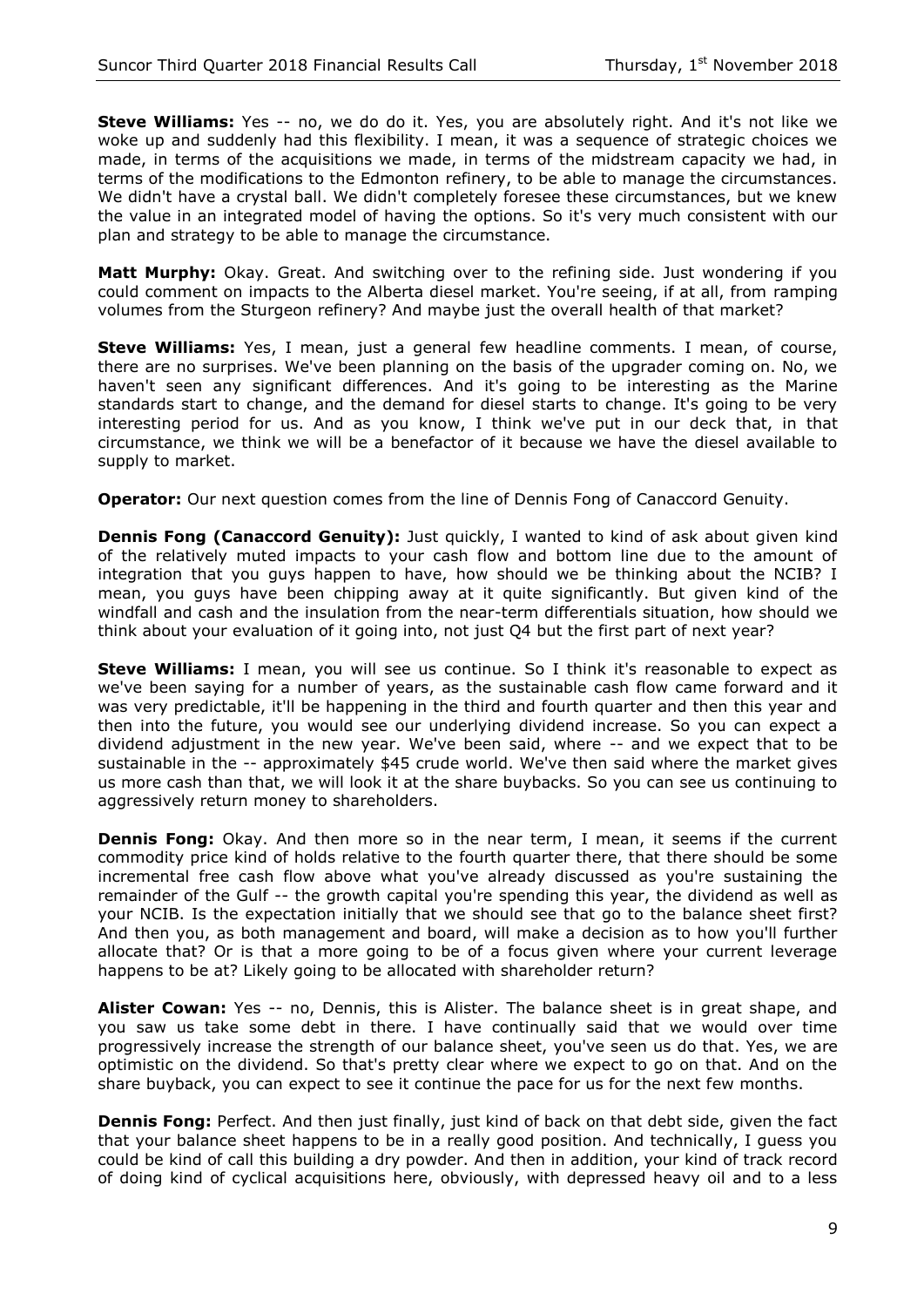degree light oil pricing in Western Canada, is this an environment that you guys feel is appropriate to think about utilizing some of that dry powder to increment either resource or bolster your asset profile?

**Steve Williams:** I mean, yes, I've commented on the last 2 or 3 calls in terms of the spread between seller's expectations and our willingness to buy. We continuously scan the market. So we look in the Canadian Oil Sands business, which is the heart of our business, and we look at that integrated to market. So we look at the downstream and midstream piece of that as well. We also look around E&P. I mean, what I can say is, we are -- we're constantly doing that screening. We are not looking at anything in particular at this moment.

**Operator:** Our next question comes from the line of Roger Read of Wells Fargo.

**Roger Read (Wells Fargo):** Apologies, because I missed the first part of the call. Kind of a busy morning for us here on the sell-side. I'd like to follow up a little bit on the prior question there on the M&A side or acquisition side. I mean, if you have competitors that are forced to shut in production, it would argue that they've got either lesser kind of operations, reserves, or they have a cost issue. As you look at your own performance, your own cost structure here, are there additional improvements that you think you can make? Or do you feel like most of that's in? And then as you look at some of these other operations, I know you've said nothing on the front burner, but do you look at the other operations and see potential for making real changes there? Or given the structure of Oil Sands, that's simply a difficult leap of faith to make, let's say?

**Steve Williams:** I would say it's a combination of both. So if you look -- as you said, our integrated model is well balanced, has been operating very well. We don't view it in this quarter, next quarter. We have a view of the world for the next up to 50 years that we are investing in. So we are buying and selling assets occasionally against that view of the world. We talked about this \$500 million a year, per year, for 4 years; so \$2 billion increase in our cash flow, of things we can do within our own business in our own control. So we still have some substantial increase to value we can add to those businesses, and we are working that. That's not consuming a significant part of our balance sheet, so we have organic opportunities and inorganic opportunities. We've talked about the possibility of if -- as we go longer bitumen in the long run, looking for some potential downstream capacity. We've not been prepared to buy refineries at the high prices they have been at. So we are now looking at our organic opportunities, and we're looking for modifications to our Montreal refinery. We do look at the market. And the way we value the M&A opportunities, when we look at, those are exactly as you describe. We look at what extra value can we gain by putting those assets within our integrated model, and we look at those. And it's again that background I'd say. Particularly in the Canadian sector, there's nothing specific we're looking out at the moment because we don't see that value add.

**Roger Read:** Okay. And then again, like I said, I apologize for missing the earlier part, but operations at Syncrude can -- did you or you were able to, or can you provide any sort of update on sort of the -- with regard to change in management, may be your greater influence on the management of that particular operation?

**Steve Williams:** Yes, I mean if I summarize, I was frustrated in the last quarter because I wasn't seeing progress that I wanted. I did say in my words, I'm delighted to say, we've got a step improvement in terms of the corporation. We've moved nearly 15 people across into the operation ourselves in order to help, and we've taken some Syncrude people back into Suncor so that we can start to cross-fertilize the cultures. So first of all, the operating level, the client is now fully operational, and today, it's operating at full capacity. We've got the teams in place to start to do the grounds-up improvement program we've talked about. And the partners are cooperating very well on that, and that is looking good. We've also come to an agreement on the principle commercial terms now for the interconnecting pipelines, which is a